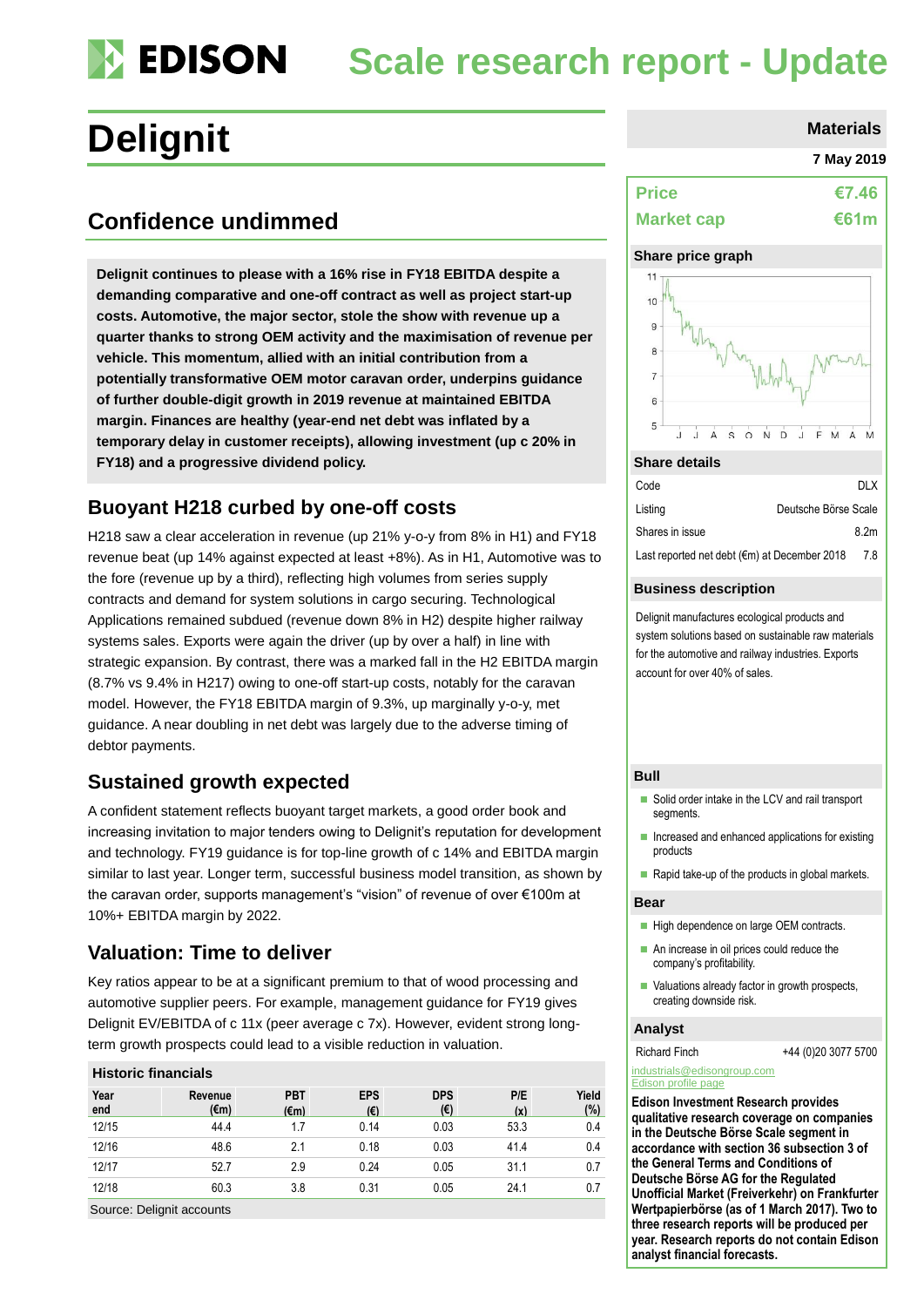

### **Review of FY18 results**

| Year end December (€m)<br><b>REVENUE</b><br>Change (%)<br>Automotive | H117<br>27.1<br>$+11%$<br>$+12%$ | H <sub>217</sub><br>25.6<br>$+6%$ | <b>FY17</b><br>52.7<br>$+8%$ | H118<br>29.4<br>$+8%$ | H218<br>30.9 | <b>FY18</b><br>60.3 |
|----------------------------------------------------------------------|----------------------------------|-----------------------------------|------------------------------|-----------------------|--------------|---------------------|
|                                                                      |                                  |                                   |                              |                       |              |                     |
|                                                                      |                                  |                                   |                              |                       |              |                     |
|                                                                      |                                  |                                   |                              |                       | $+21%$       | $+14%$              |
|                                                                      |                                  |                                   | 37.7                         |                       |              |                     |
| Change                                                               |                                  | $+2%$                             | $+7%$                        | $+15%$                | $+33%$       | $+24%$              |
| Technological applications                                           |                                  |                                   | 15.0                         |                       |              |                     |
| Change                                                               | $+8%$                            | $+16%$                            | $+12%$                       | $-10%$                | $-8%$        | $-9%$               |
|                                                                      |                                  |                                   |                              |                       |              |                     |
| Germany                                                              | 16.6                             | 16.7                              | 33.3                         | 16.6                  | 17.3         | 33.9                |
| Change                                                               | $-5%$                            | $+1%$                             | $-2%$                        | Flat                  | $+4%$        | $+2%$               |
| Exports                                                              | 10.5                             | 8.9                               | 19.4                         | 12.8                  | 13.6         | 26.4                |
| Change                                                               | $+50%$                           | $+17%$                            | $+33%$                       | $+22%$                | $+53%$       | $+36%$              |
|                                                                      |                                  |                                   |                              |                       |              |                     |
| Other income                                                         | 0.3                              | (0.3)                             | Neg.                         | (0.3)                 | 0.8          | 0.5                 |
| <b>Total income</b>                                                  | 27.4                             | 25.3                              | 52.7                         | 29.1                  | 31.7         | 60.8                |
|                                                                      |                                  |                                   |                              |                       |              |                     |
| Material costs                                                       | (15.5)                           | (13.8)                            | (29.3)                       | (15.2)                | (18.7)       | (33.9)              |
| Labour costs                                                         | (7.6)                            | (7.0)                             | (14.6)                       | (8.6)                 | (7.7)        | (16.3)              |
| Other operating costs                                                | (1.8)                            | (2.2)                             | (4.0)                        | (2.4)                 | (2.6)        | (5.0)               |
| <b>EBITDA</b>                                                        | 2.5                              | 2.4                               | 4.9                          | 2.9                   | 2.7          | 5.6                 |
| <b>Margin</b>                                                        | 9.0%                             | 9.4%                              | 9.2%                         | 9.9%                  | 8.7%         | 9.3%                |
|                                                                      |                                  |                                   |                              |                       |              |                     |
| Depreciation                                                         | (0.7)                            | (1.0)                             | (1.8)                        | (0.8)                 | (0.8)        | (1.6)               |
| <b>EBIT</b>                                                          | 1.7                              | 1.4                               | 3.1                          | 2.1                   | 1.9          | 4.0                 |
| Net interest                                                         | (0.1)                            | (0.1)                             | (0.2)                        | (0.1)                 | (0.1)        | (0.2)               |
| <b>Pre-Tax Profit</b>                                                | 1.6                              | 1.3                               | 2.9                          | 2.0                   | 1.8          | 3.8                 |
| Taxation                                                             | (0.5)                            | (0.5)                             | (1.0)                        | (0.6)                 | (0.6)        | (1.2)               |
| Net income                                                           | 1.1                              | 0.8                               | 1.9                          | 1.4                   | 1.2          | 2.6                 |

Source: Delignit accounts

As shown in Exhibit 1, H218 saw contrasting fortunes as a surge in revenue (up 21%) was offset by a sharp dip in margin, notably at EBITDA level 8.7% vs 9.4% y-o-y and vs 9.9% in H118. As mentioned, this shortfall was attributable to one-off start-up costs and thus a function of investment, so should not reasonably concern. Indeed for the year as a whole EBITDA margin was slightly ahead of the previous year with principal costs, raw material and labour, both at a maintained ratio to revenue. With depreciation down and finance costs unchanged, the 2018 revenue boost of 14% was even more pronounced further down the line (pre-tax profit and net income up 31% and 33% respectively).

The revenue pattern was much as in the first half with Automotive and exports particularly buoyant thanks to continued OEM demand, additional orders from car makers and geographical expansion, notably in the US. Even allowing for positive macro conditions (eg in Germany light commercial vehicle registrations again up 5% in 2018), such progress is credited by management to its record investment ( $c \in 6$ m over the last two years) paying off in terms of both customised system solutions and expanded product applications. It was also more of the same for Technological Applications, with a further near double-digit percentage decline in revenue in H2 as headwinds in certain markets were not made up by higher railway systems sales.

### **Prospects looking good**

Prospects, both macro and company-specific, appear set fair even if 2019 economic forecasts are for a slowdown in growth and attendant risks, eg trade policy tensions and Brexit. Its key market of light commercial vehicles is still expected to grow by 10% between 2017 and 2020. Management is mindful of disruption to registrations from the introduction of the new vehicle emissions test standard (WLTP) in Q318, but regards this as short-term and likely to be comfortably absorbed by the company thanks to high call-off OEM custom.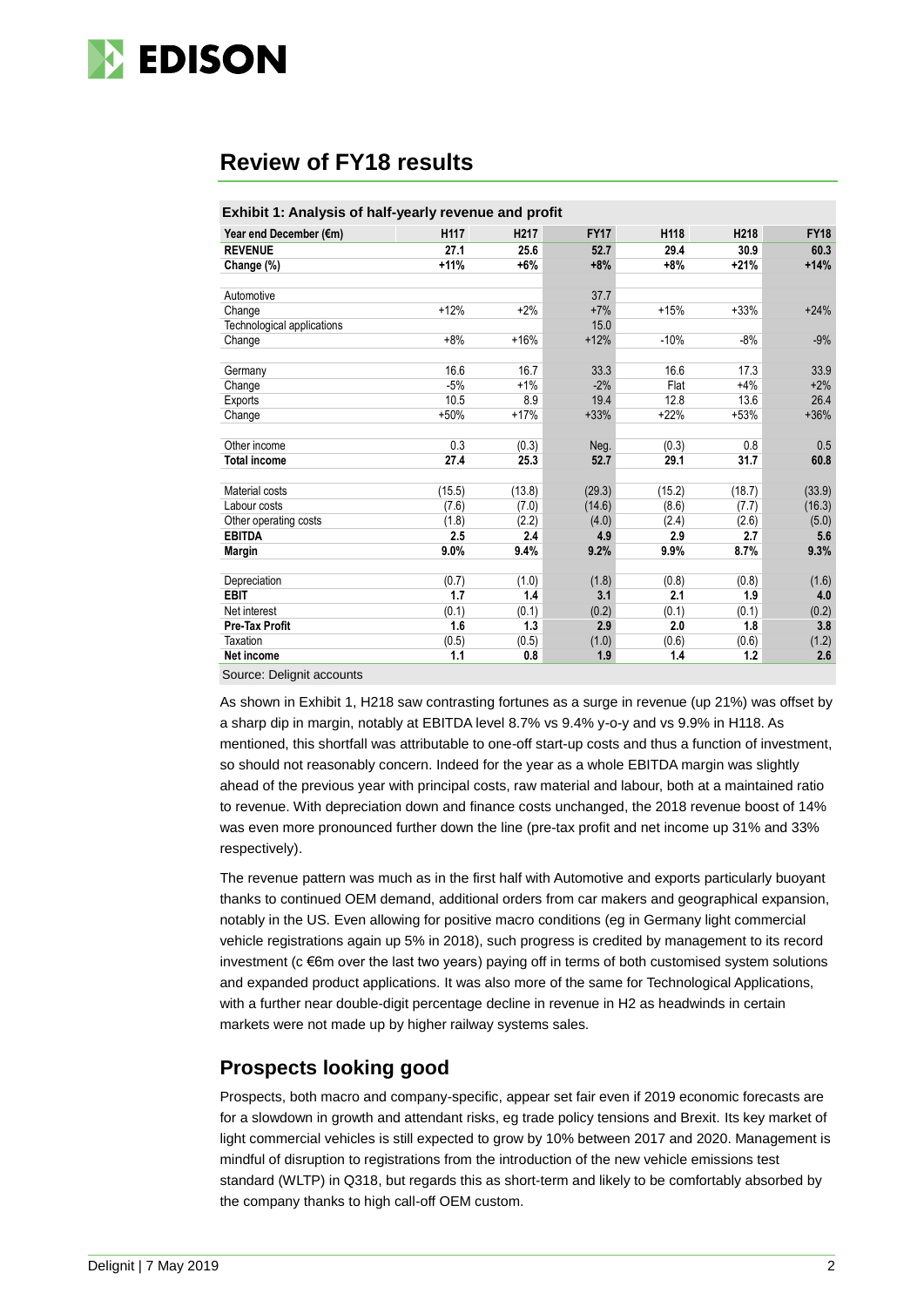

In "Vision 2022", management has newly reiterated its forecast of revenue growing by two-thirds over the next four years, with expected clear economies of scale driving margin benefits (Exhibit 2 shows most cautious stated assumptions for 2022). This vibrancy is highlighted by the reference contract for interior systems for motor caravans. Not only is this award significant (revenue contribution of up to €10m pa after ramp-up with production due to run to 2027) but further evidence of expanded product applications.



**Exhibit 2: Revenue and EBITDA margin from 2015 to management's "Vision 2022"**

Source: Edison Investment Research

### **Balance sheet and cash flow**

One-off factors, eg adverse timing of debtor payments, contributed to a near doubling of year-end net debt (€7.8m). Otherwise, Delignit remains lightly borrowed with ample room for investment and dividend growth. Even on stated net debt the equity ratio was only marginally down from 51% to 49%.



**Exhibit 3: Net debt/EBITDA**

Source: Edison Investment Research

### **Valuation**

### **Peer valuation**

As there are no companies that match Delignit's profile closely, for peer comparison we have identified four wood processing companies, even if with lower exposure to the automotive sector (Pfleiderer, Surteco and Ober), and four automotive suppliers (Grammer, Progress Werk, SHW and Delfingen), which offer products such as seat covers, insulation, components and systems for car interiors.

As consensus forecasts for Delignit are not available, we have conducted a comparative analysis based management's revenue and EBITDA margin guidance for 2019. Despite recent prolonged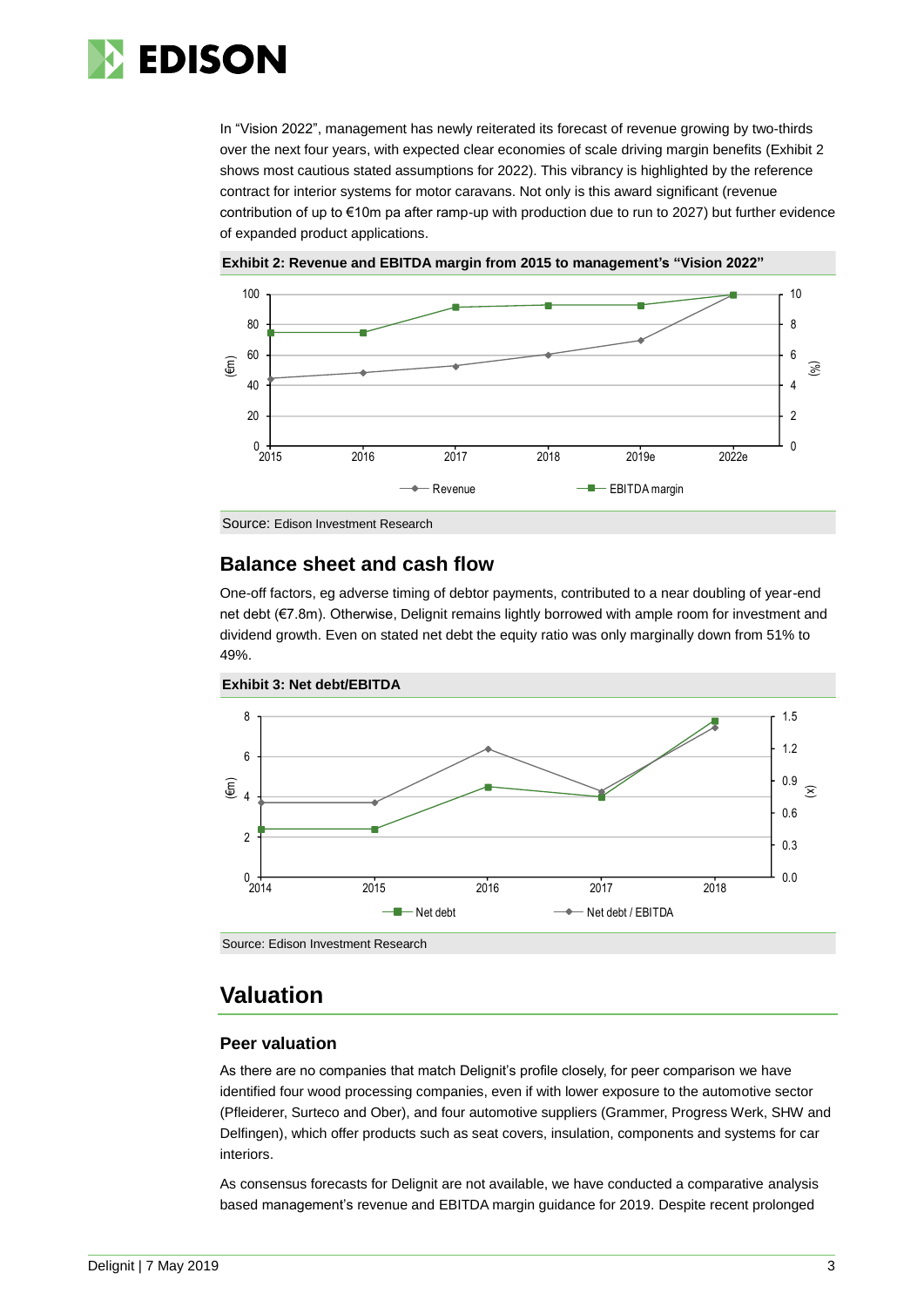

consolidation, Delignit still trades at a considerable premium to the blended peer group on prospective EV/EBITDA (61%). Management's guidance for FY19 implies an EV/EBITDA multiple of c 10.6x, admittedly on most cautious assumptions but well ahead of the 6.6x peer average. Although this suggests that the company's apparently strong growth outlook is factored in, it also reflects confidence that investors should look at the long term ie management's "vision" of more than €100m revenue in 2022 at a double-digit EBITDA margin owing to scale benefits. For indicative purposes, this may imply EBITDA of at least €10m ie 10% margin on €100m+ revenue, compared with formal guidance for the current year of c €6.5m. At the current market valuation, this would imply a multiple broadly in line with the peer group.

#### **Exhibit 4: Peer group comparison**

| 2019e<br>5.5<br>7.5<br>13.6 |
|-----------------------------|
|                             |
|                             |
|                             |
|                             |
|                             |
|                             |
| 4.6                         |
| 4.6                         |
| 5.1                         |
| 5.1                         |
| 6.6                         |
| 10.6                        |
| 61%                         |
|                             |

Source: Company accounts, Refinitiv, company guidance. Note: Prices as of 2 May 2019.